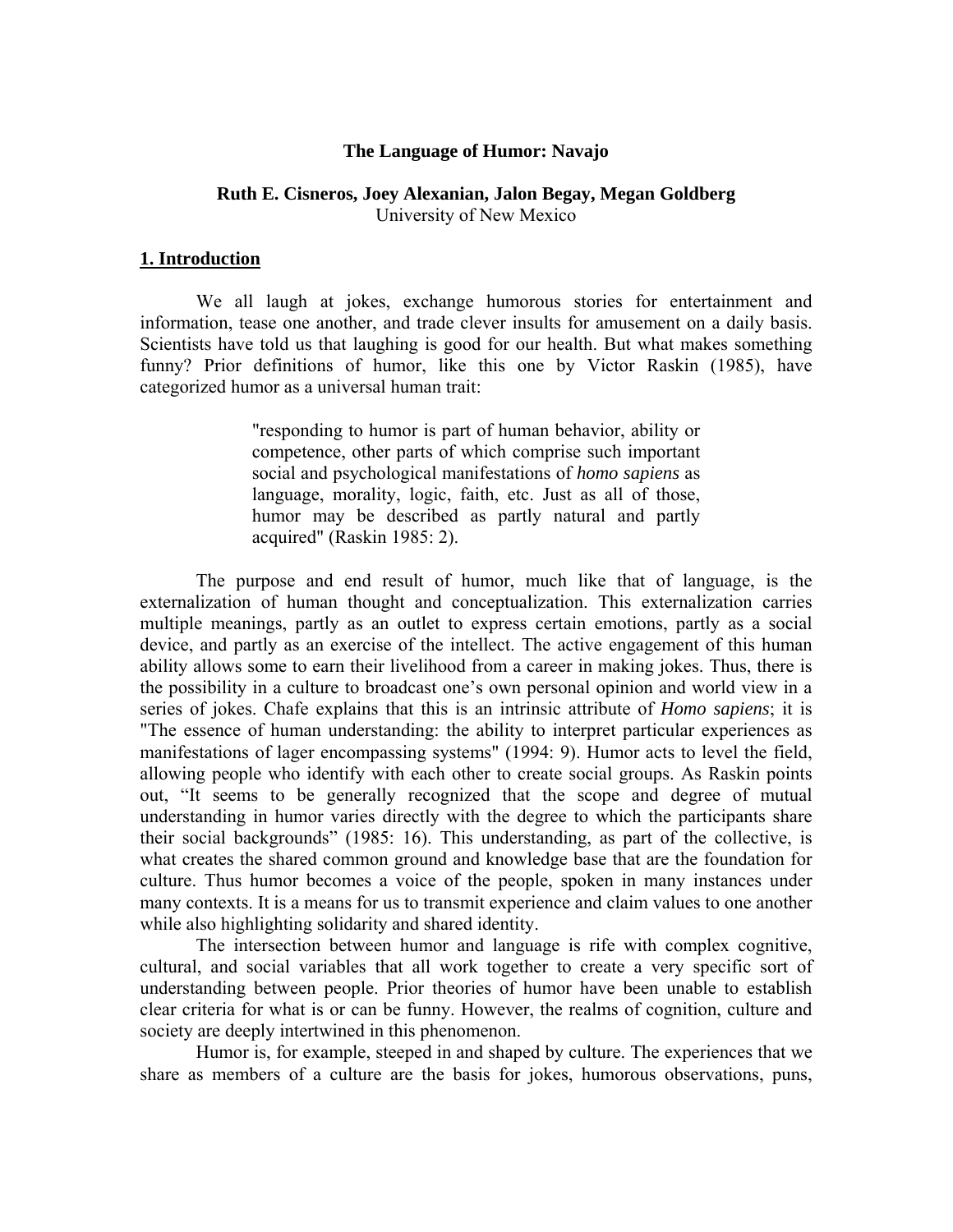ironies, satires, and punchlines that strike us as amusing. In researching the humor of languages across widely differing cultures, language families, and typologies, we can better understand the linguistic, cognitive, and cultural influences on humor, and see these same influences as reflections of the culture through humor. From language emanates the very essence of the world view encoded in a joke or story, and in its realm the abstract is given form and transmitted to others.

In what follows, we examine joking and humor in Navajo. We will demonstrate that the way a joke is structured, the rhetorical devices that are manipulated, and the relationship between a language's word formation strategies and humor all fall within the sphere of linguistic analysis. Jokes yield insight into the structure of the language being spoken, and by very close relation, to the people that are speaking that language. We begin with an overview of Navajo grammar.

### **2. The Navajo Language**

Navajo is a Southern Athabaskan language spoken in New Mexico and Arizona. A polysynthetic language, Navajo is related to other Apachean languages in the Southwest and other Athabaskan languages in the north. Navajo sentences employ Subject Object Verb order. The majority of meaning is concentrated in the verb in this language. Some of the prefixes that attach to the verb stem include number, subject and object pronoun markers, negative, valence, and mode. There is a set of classificatory verb stems which specify what type of object is being talked about, whether round, flat and flexible, long and thin, etc. Leonard M. Faltz provides a diagram of the verb structure of Navajo in the following diagram (1998: 10):

### **outer prefixes + plural + object prefix + inner prefixes + subject prefix + cl + stem**

When looking at humor in Navajo it is important to understand the phonology and morphology of the language. Following is a general sketch of the most important aspects of Navajo in these regards.

In Navajo, vowels have phonemic tone (high vs. low), nasality, and length. Examples (1) - (3) show that high tone is marked in Navajo. Examples:

| L'Autorius. | Yootó                |
|-------------|----------------------|
| (1)         | 'Santa Fe'           |
| (2)         | jóhonaa'éí'<br>'sun' |

 (3) tł'éhonaa'éí 'moon'

 The minimal pair below is an example of nasality as a contrastive feature. Compare the final vowel in words (4) and (5).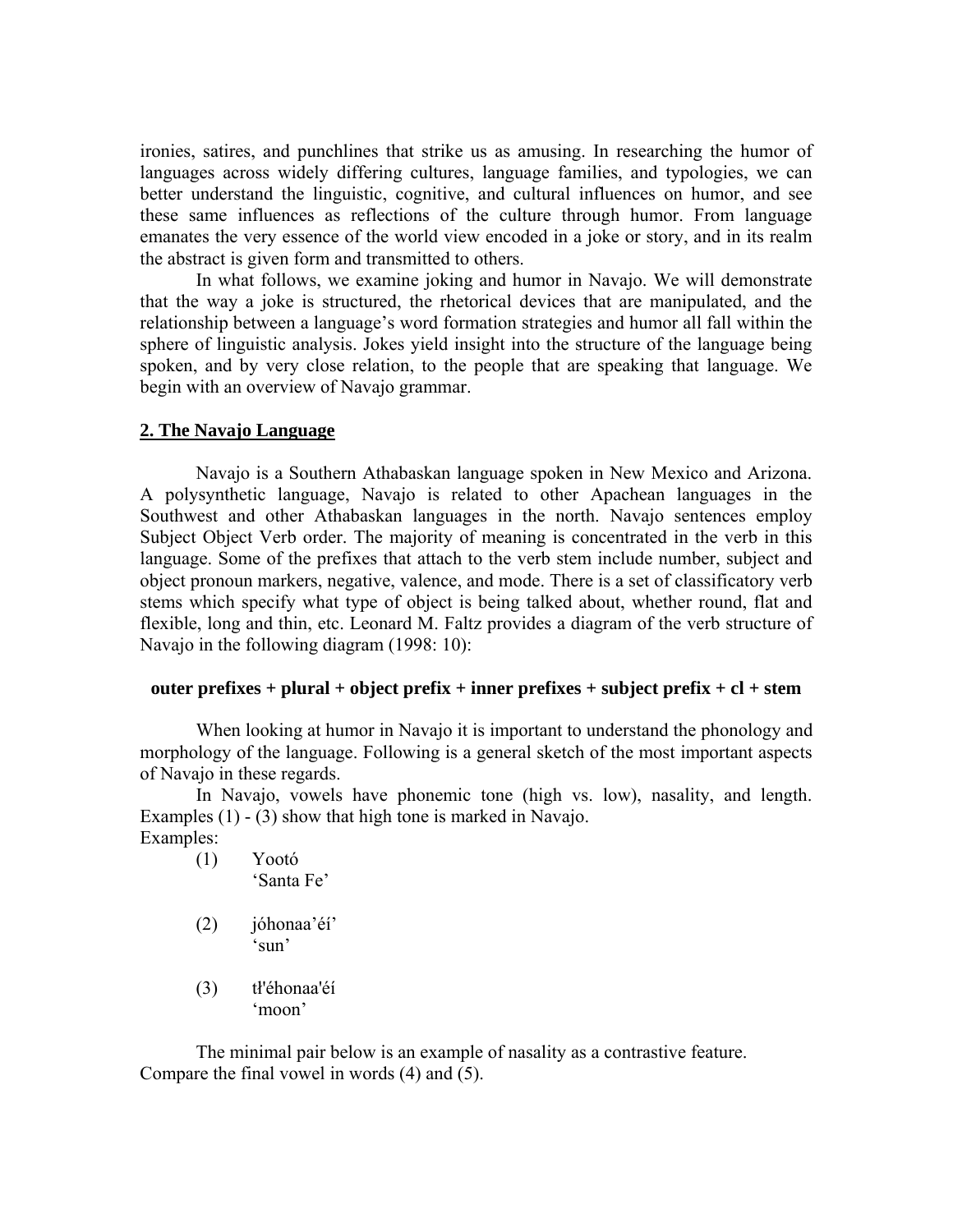(4) dii 'this'  $(5)$  dį́į 'four'

 Vowel length is illustrated in examples (6) - (9). Notice that nasal vowels can be long or short as well, as in the second syllable in example (7).

- (6) hágoóne' 'good bye'
- (7) ash $\phi$ dé 'please'
- (8) yiiyiiyą 'she ate it'
- (9) naané' 'play'
- (10) léíchąą'í 'dog'

Navajo also has some consonants which are less common in languages of the world as well, such as the voiceless lateral fricative  $\lambda/$ , transcribed as [1]. This sound is found in the transcriptions of the words  $(10)$ ,  $(11)$ , and  $(12)$ . When the  $[1]$  is word initial, it tends to become velarized, as in (10) and (11). This is possibly a result of coarticulation. When preceded by a possessive prefix, the voiceless lateral fricative becomes a voiced lateral approximant or [l], as shown in example (13).

 (11) leezh 'dirt' (12) alwosh 'sleep' (13) shileichąą

'my dog'

 Glottal stops and ejectives occur relatively often in various positions. A glottal stop is both a phoneme, /'/, as in (10), and a characteristic of other phonemes, such as the  $/t^{\prime}$  in example (15). Example (14) shows instances of both representations of glottal stops. It can also be seen in word final position such as (9). In Navajo, the phoneme /t/ is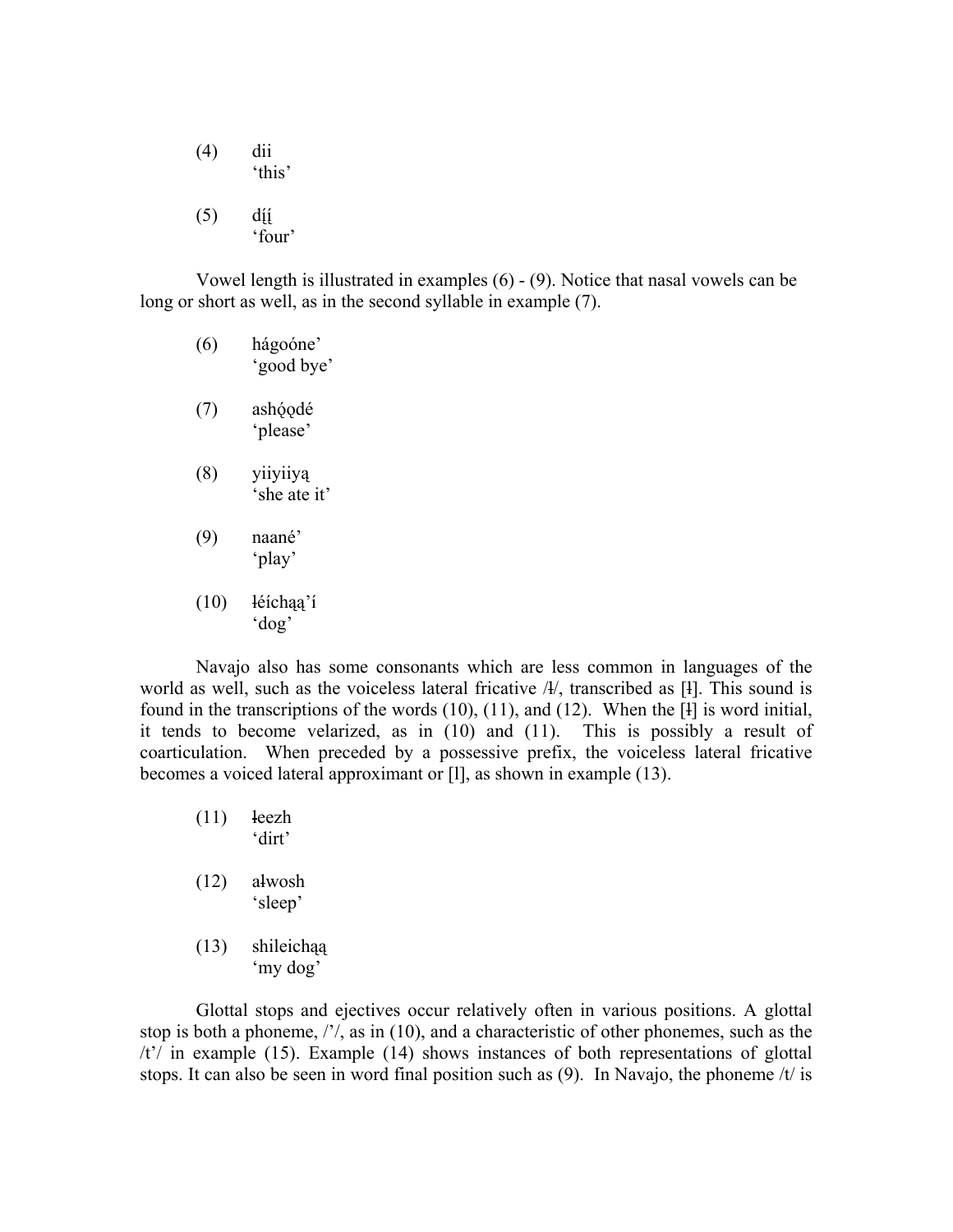often highly affricated, which is the sound  $[t^x]$  in (16), and it is also found palatalized before front vowels, which is the sound  $[t^y]$  in example (17). Both are represented by the grapheme <t>.

| (14) | yá'át'ééh<br>'hello' |
|------|----------------------|
| (15) | at'ééd<br>'girl'     |
| (16) | tó<br>'water'        |
| (17) | tın<br>'íce'         |

 The phoneme transcribed as /d/, word finally in example (15), is actually an unaspirated voiceless alveolar.

Morphologically, Navajo employs a number of bound and free morphemes to convey information within the language. Some of the free morphemes in this language include nouns, adjectives, and deictics. Verb stems are not free morphemes, and cannot stand alone to convey meaning. Adjectives are expressed as verbs. The order of elements in the sentence is SOV, as in examples and come after subjects in examples (18), (19), and (20) below, though it should be noted that in example (20), the adjective 'old' no longer has the meaning of aged, but is closer to the idea of a maternal relationship. Examples:

| (18) | éi léíchaa'í'<br>that dog<br>'that dog is big'      | yoinildiil<br>huge                                                |
|------|-----------------------------------------------------|-------------------------------------------------------------------|
| (19) | dii<br>sits'a<br>this<br>box<br>'this box is heavy' | nidaz<br>heavy                                                    |
| (20) | shimasaani<br>my-mother-old                         | a'tsi yiist'e'<br>meat cooked<br>'my grandmother cooked the meat' |

The majority of meaning is concentrated on the verb in this language. Examples (21), (22), and (23) include analyses of the verb and all its prefixes:

| $(21)$ adisk' $\phi$ ós |                |                     |
|-------------------------|----------------|---------------------|
| adi-                    | $-S-$          | $-k'$ óós           |
| reflexive               | $1p$ sg. subj. | verb stem 'stretch' |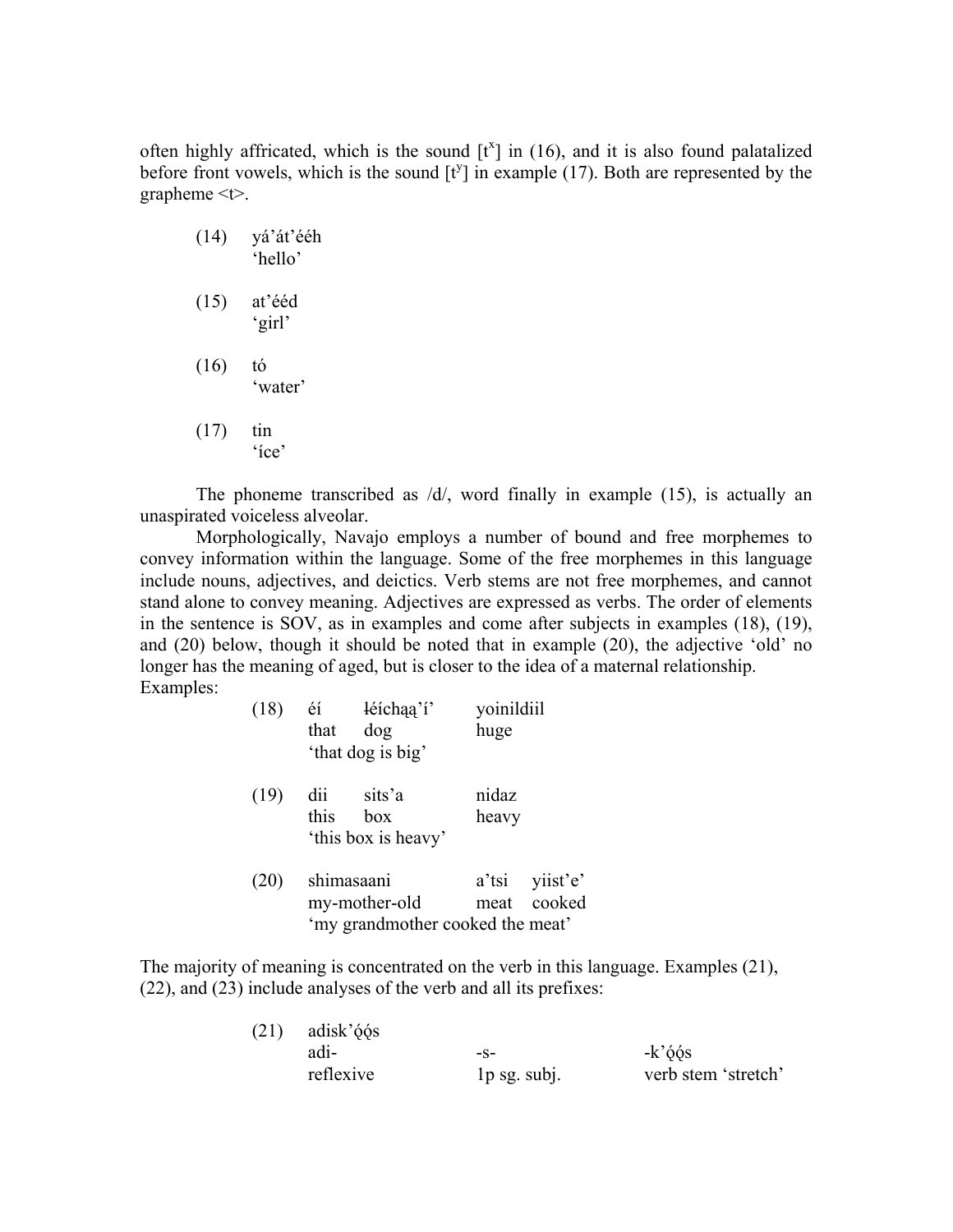'I am stretching.'

| 22   | na'isht'ó'<br>$na'$ -<br>repeatedly<br>'I am smoking.'        | $-i-$ | -sh-<br>asp. 1p sg. subj. | $-t' \dot{o}$<br>verb stem 'suck' |
|------|---------------------------------------------------------------|-------|---------------------------|-----------------------------------|
| (23) | aa'dilzhéé<br>aa'di-<br>reflexive<br>'He is shaving himself.' |       | -1-<br>$cl$ /val.         | -zhéé<br>verb stem 'shave'        |

 Because of the rich morphological structure of verbs in Navajo, words that vary only slightly in sound can have very different meanings, and this fact is exploited in producing humor. These strategies will be described in the next section, along with their consequences for humor in jokes. The ability to use language with a metacommunicative purpose, such as making a joke, is based on the idea that the speaker and hearer share enough social and cultural context, i.e. common background and information, so that the utterance is understood as humorous.

### **3. Linguistic Strategies in Joking**

 In order to speak about humor, certain terminology must be defined. For the purposes of this paper, we distinguish between formal humor and informal humor. These definitions parallel Raskin's idea of intentional and unintentional humor. However, based on the functionalist idea that discourse is never unintentional, we have instead highlighted the differences between structuralized occurrences of humor, and those that arise spontaneously in interaction, and describe these two categories of humor in the following section. Next, in order to approach the question of why and how something is funny, we provide some discussion of common types of verbal humor, including puns, sarcasm, etc. Finally, we present the semantic methodology by which we analyze why certain ideas, coded in words and phrases, strike the hearer as funny or amusing.

Because of the complex relationship between what we say and what we imagine, it is necessary to analyze humor semantically and we propose, in section 3.3, a theoretical framework for explanation that incorporates frame semantics (Fillmore 1975) and a theory of mental spaces (Fauconnier 1994) in social interaction. Fauconnier distinguishes between the base space, the mutually known world of the interlocutors, or the reality space, and other proposed fictional spaces, that is, between the real world (as speakers and hearers see it) and the discourse world. As Croft and Cruse put it, "just as words and constructions evoke semantic frames/domains, words and constructions also build spaces" (2004: 34). Our framework also includes Lakoff's approach to categorization (1987), which we use to create a Linguistic Map of the categorization of humor in the Navajo language. This allows us to identify the most common type of humor in Navajo and explain its linguistic attributes. By looking at the phonology, morphology, semantics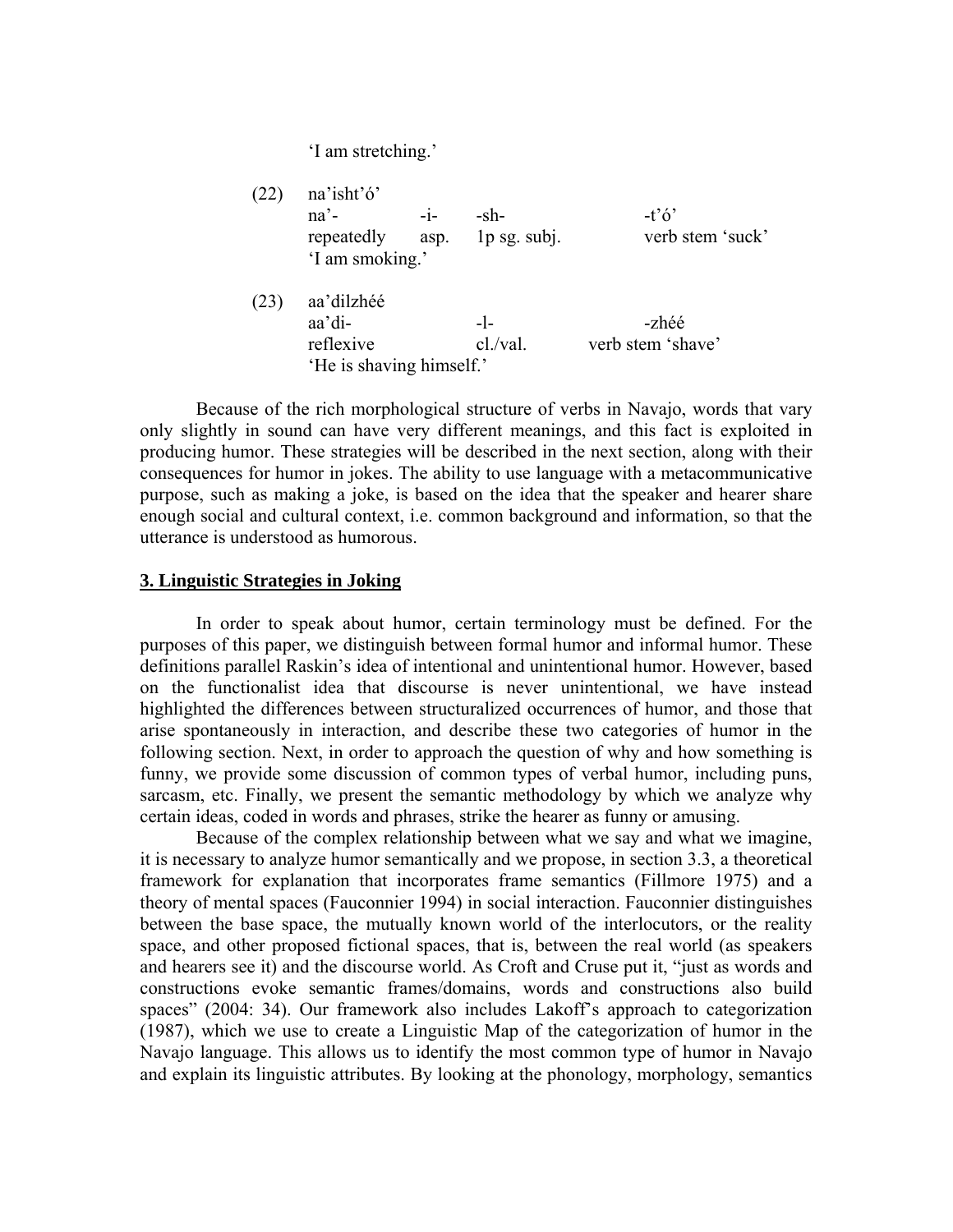and syntax of Navajo, we will present those characteristics of Navajo which are used and manipulated the most in humorous exchanges. Doing so not only allows us to study the linguistic characteristics of the language, but also allows us to examine closely the salient social and cultural ties within the community.

### **3.1 Formal vs. Informal humor**

Jokes are a formal expression of humor. Formal humor is a premeditated effort to create amusement and is dependent on a correct delivery. As pointed out by Katharina Barbe in *Irony in Context*, jokes are not copyrighted and "as they are based on comparable human experiences, [they] recycle. Similar to metaphors and idioms, jokes are told, heard, told again, forgotten, reworked or even reinvented" (1995: 95). As such, jokes are formulaic, shared across languages and across time and easily recognized by their structure and content. Knock-knock jokes, as well as the nearly infinite answers to the "Why did the chicken cross the road?" question are all easily understood to be jokes by members of a common culture. What are today blonde jokes used to be Pollack jokes, just like a myriad of other jokes where the punchlines remain the same while the names, races, and gender of the characters change as needed. In terms of formal humor, the joke acts as the prototype, the prescribed form in which to create humor.

Situational humor is an informal expression of humor that is dependent on context. Jokes can and do exist within informal humor, but the funniness of an informal situation is based on a greater understanding and shared common knowledge. The punchline to a joke, then, can be part of a funny informal situation, but is not the only or necessarily funniest part of the whole. Situational humor is of a spontaneous nature; it can be created inadvertently or on purpose with a well-placed witty remark. Situational humor is marked by its reliance on quick thinking, and creative and inventive use of language. Sarcasm, puns, double entendres and irony are often the devices used in situational humor. Another characteristic of informal humor is that it cannot be replicated easily or successfully, since the context, just like the words, is transitory and always changing. This characterizes the "you had to be there" nature of situationally funny stories, many of which are not amusing in the least to those who were not present.

## **3.2 Categories of Verbal Humor**

The way humor is transmitted is through a specific use of a linguistic structure. Following are terms that will connect familiar notions within humor to a linguistic explanation. Doing so allows a deeper analysis of how words and sounds are used in the creation of a funny utterance.

Linguistically speaking, puns present a dichotomy between two words that are very similar. This can be due to homonymy, which is broken down into homophony, words that sound the same, and homography, words that are written the same. Additionally, paronymy presents two words that are phonetically or semantically very similar, though not exact duplicates as in homophony. According to Attardo (1994: 114), puns can also include polysemy and antonymy. Puns are also present in non-spoken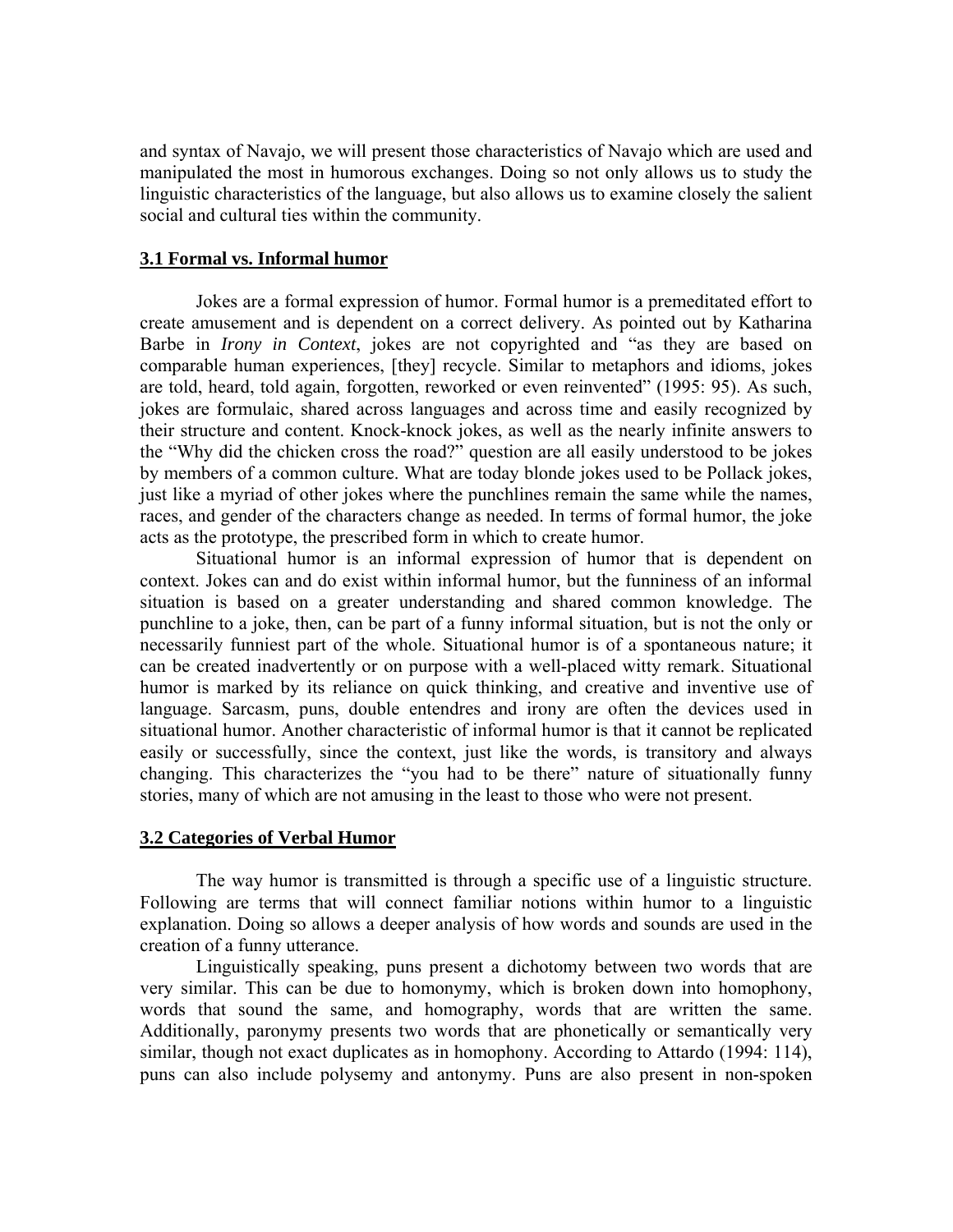languages such as ASL, where similarity can occur in any of the four phonemic parameters (location, hand shape, movement, and orientation). Puns emerge as a very important element in Navajo humor, where, later in our paper, we will demonstrate that word play and misunderstanding between two phonetically similar words are common in Navajo jokes.

 Irony has everything to do with speaker intentions; there is a surface meaning and an underlying meaning, which sometimes intersect. Depending on situational context, the addressee may or may not be aware of this. Sometimes a speaker's tone can mark an ironic statement. Two examples, taken from Barbe (1995:  $24 \& 41$ ) are: "I love people who signal" and "I love people who don't signal." In the first example, the underlying and surface meanings are the same, and both statements function as an indirect way of telling a driver what you think he should do. Irony can be used as an indirect insult, but between friends with no insult intended, the results can be humorous.

 Sarcasm often occurs along with irony. In a sarcastic statement, similar to irony, the surface meaning of a speaker's statement does not match the underlying meaning, and this can be marked by tone of voice. This can lead to confusion if the addressee does not realize that the statement was not made in all seriousness.

 Incongruity is a form of surprise. Not all surprises are funny; physical pain, for instance, is sometimes funny but not always in good taste (Weiner 1996: 141). In our linguistic analysis of humor, incongruity can arise from something unexpected or nonsensical entering one of our normal frames of reference. "How would you fit four elephants in a VW bug? Two in the front seat, two in the back" (1996: 143). This joke violates an expected property of our common frame of elephants, namely their size. "This riddle is funny because it leads the hearer to try to solve a problem of incompatible sizes. The punchline causes a salient feature of elephants to be ignored after which the resolution of the problem becomes trivial" (Ibid).

### **3.3 Theoretical framework**

 In this section, we discuss the theoretical framework we propose for analyzing humor in Navajo, beginning with an overview of frame semantics, and then concluding with an summary of work by Lakoff and others on cognitive categorization.

 A **frame** can be defined as a "coherent region of conceptual space" (Croft and Cruse 2004: 14). Fillmore defines it as "any system of concepts related in such a way that to understand any one of them, you have to understand the whole structure in which it fits" (cited in Croft and Cruse 2004: 15). A basic definition of frame semantics is provided by Fillmore (1975: 123):

> "[P]eople associate certain scenes with certain linguistic frames. I use the word scene in a maximally general sense, including not only visual scenes but also familiar kinds of interpersonal transactions, standard scenarios defined by the culture, institutional structures, enactive experiences, body image, and, in general, any kind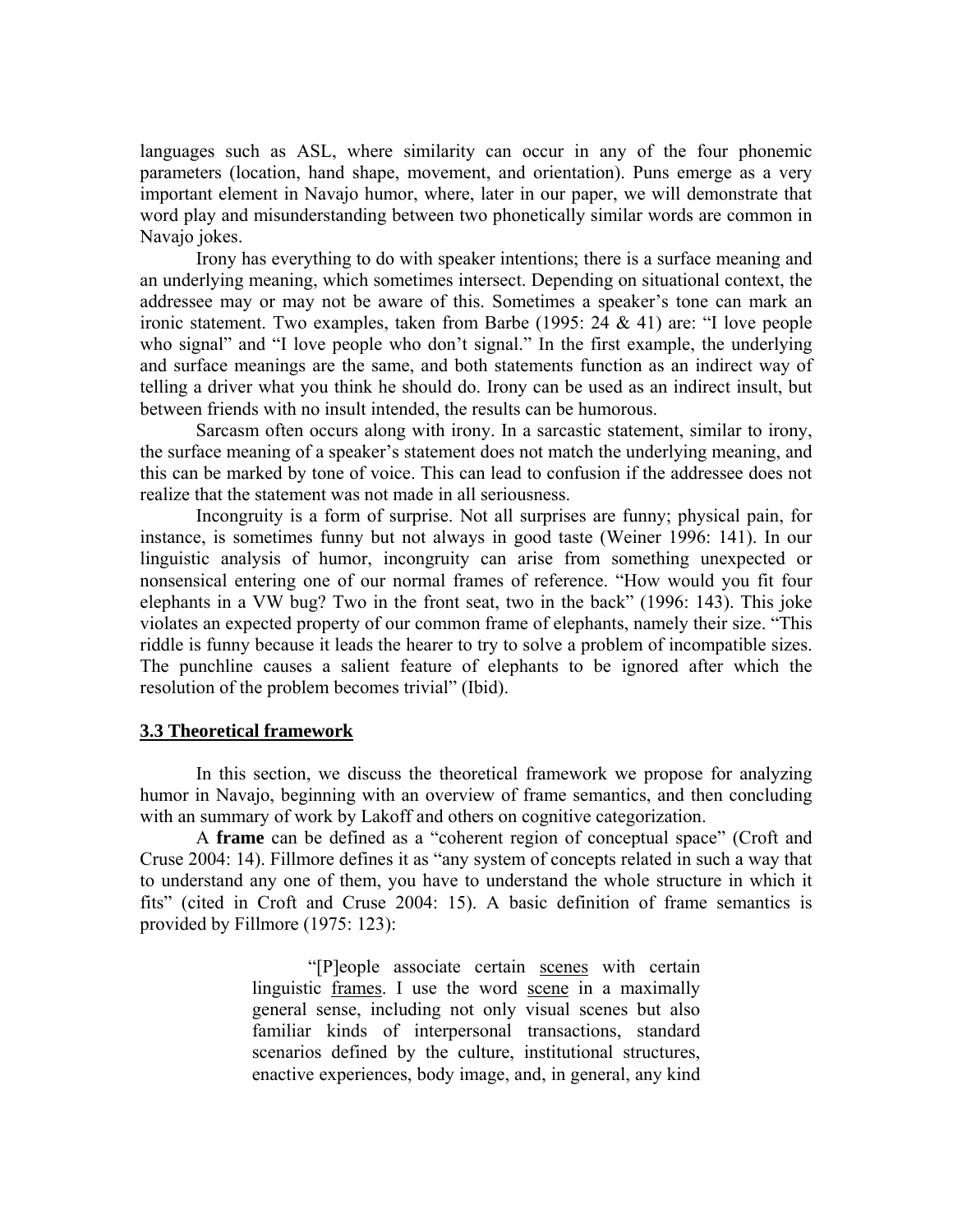of coherent segment of human beliefs, actions, experiences or imaginings. I use the word frame for any system of linguistic choices—the easiest cases being collections of words, but also including choices of grammatical rules or linguistic categories—that can get associated with prototypical instances of scenes."

As Fillmore explains, frames are the sets of ideas, linguistic and non-linguistic, that is, words and mental imagery, which are triggered when we hear a word, phrase, or set of utterances. According to Croft and Cruse, our understandings are complex: in a frame semantic analysis, for example, "*man, boy, woman,* and *girl* evoke frames that include not just the biological sexual distinction but also differences in attitudes and behavior toward the sexes  $\ldots$  " (2004: 9)

 These frames are formed out of our experience in the culture and society around us. They are shaped from the time we are born and redefined throughout our day-to-day interactions with our environment. The hearer's expectation, once a frame is activated, is that it will match sufficiently with what the speaker is saying to create a common understanding. Likewise, a speaker's choice of words reflects her own expectation of the hearer activation of overlapping frames in the hearer's mind. This is in keeping with the speaker/hearer expectations that Grice has outlined in his maxims, those of quality, quantity, relevance, and manner. It is often just these expectations that are actively and purposefully violated in humor.

### *Categorization and Prototypes:*

 Lakoff expands on Rosch's well-known prototype theory in *Women, Fire, and Dangerous Things* (1987). According to prototype theory, some examples of words may be more central and/or more basic than others. The most basic, central example is termed the prototype of the category. In order to fit into the category, another example need not match all the characteristics of a check-list, it only has to be a reasonable match to the prototype. Rosch's (1975) experiments explored what people had in mind when they used words which refer to specific categories of items. Respondents rated items as better or worse examples of particular categories (e.g., the most "doggy" dog or the most "birdy" bird). In order tasks, she checked response time for respondents to verify category membership. Results on all tests were very consistent, and agreement was very high. When people categorize objects they seem to have in mind some idea of the characteristics of an ideal exemplar, a prototype. This notion of prototype is important in frame theory as well. According to Fillmore (1975), frames impose structure on areas of human experience, and in some cases, those areas of experience are prototypes.

 In addition to the conceptualization of prototypes such as birds, cars and other "nouny" nouns, Lakoff (1987) states that we can conceptualize other linguistic categories in the same way. As he explains, linguistic categories also have asymmetries within themselves and gradations away from the "best example." One asymmetry in linguistic category is markedness, which is the smallest level of a prototype effect. In morphology, markedness relates to whether a word is the basic instance of the meaning. For example,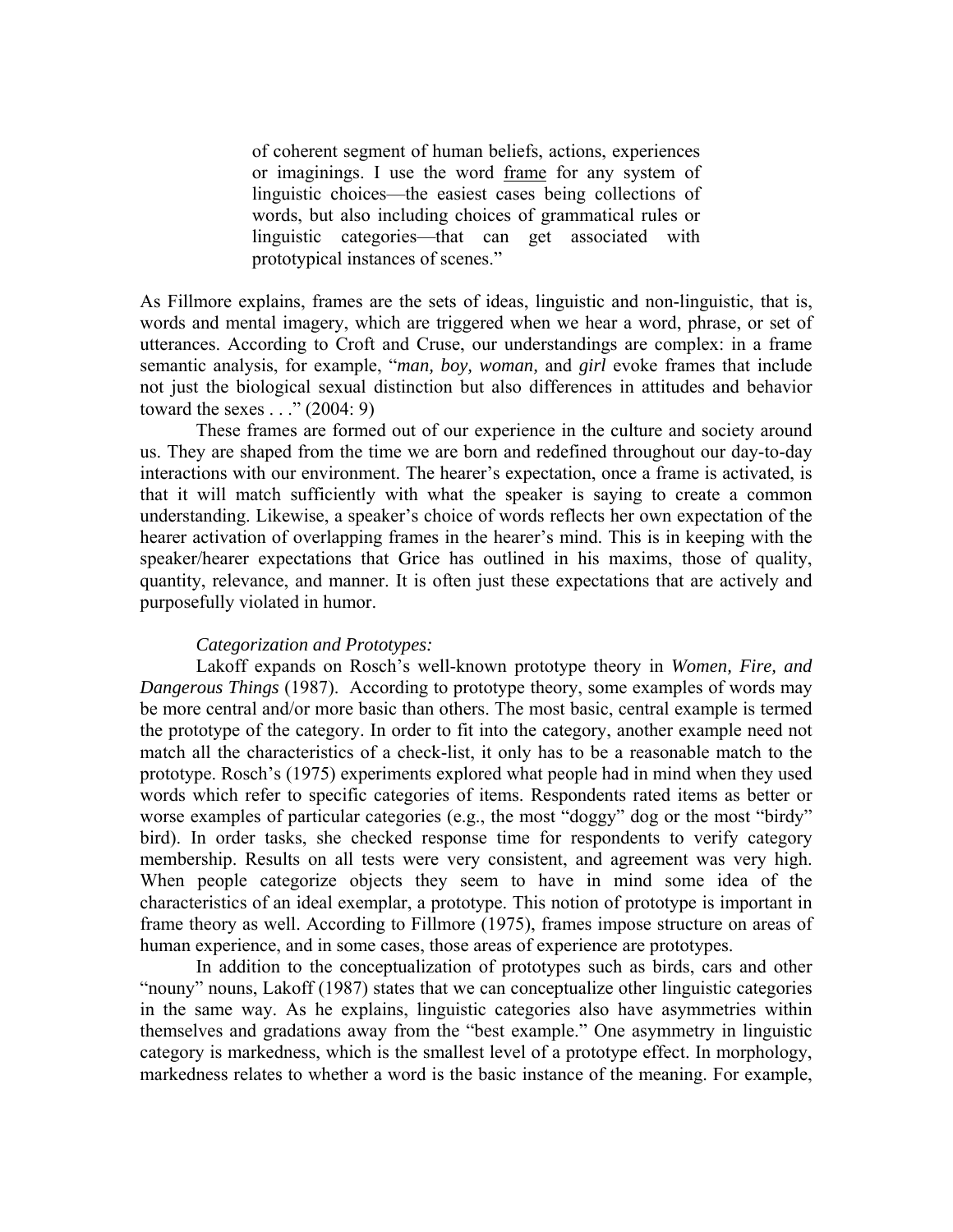in English, plurals are considered to be marked, (Lakoff 1987: 59) since the majority of our nouns are used in the singular form, and plural is used to specifically denote more than one. Markedness is also found in phonology. For example, voiced consonants (unless it is between two vowels) and voiceless vowels are both considered to be less common. This result is also found when looking at other larger asymmetric categories, e.g., if one member of the category is more basic than the other(s), the basic member is considered to be unmarked (1987: 60-61). As will be seen in the conclusion, markedness is responsible for the humor in the utterances we produce. We have labeled this use of markedness Frame Shift (see linguistic map at the end of the paper).

 In humor, the discussion of markedness ties into frame theory in that the unmarked situation is the one typified within a frame. A joke that draws the marked situation into focus will break the frame and create humor. An example of a marked/unmarked distinction is the following joke, taken from Raskin (1985: 157):

> "At a costumed party, the first prize for the most elegant outfit went to the Six of Spades, a pretty brunette wearing a pair of high-heeled black shoes, (Soviet, 1950s)."

Raskin points out that in sexual humor, being clothed is the unmarked, expected response. Nudity is the marked, abnormal, or unexpected option. Since the winner was unclothed, and her nudity was pointed out by only mentioning her shoes, our frame of what would constitute a winning costume at such a party is completely shattered.

 For the purpose of this paper, the term "prototype" will be used in two distinct manners. Firstly, we seek to define the most prototypical types of humor in language, in this case Navajo. This will be based on our analysis of the typologies of the languages and will be reflected in the linguistic map at the conclusion of this paper.

Semantically, the term prototype will be used in conjunction with our presentation of frame theory and the idea of stereotypes. Humor steps beyond the boundaries of prototypes and frequently uses the stereotype as part of its repertoire. The difference between a prototype and stereotype is tenuous. As Lakoff states, "[s]ocial stereotypes are cases of metonymy—where a subcategory has a socially recognized status as standing for the category as a whole, usually for the purpose of making quick judgments about people." (1987: 79) Stereotypes are a frequent source of humorous material, and they are particularly salient in the United States, where racial, social, and economic distinctions play large roles in the creation of stereotypes as well as jokes.

### **4. Data & Analysis**

Navajo's phonological complexity is a large part of the focus of the humor. *Laughter, The Navajo Way*, written by Alan Wilson and Gene Dennison (1970) is an indepth look at humor found in Navajo. This book is one of the only publications focusing on this subject. Many jokes analyzed in *Laughter* comment on the intricacies of the phonology. One example is as follows: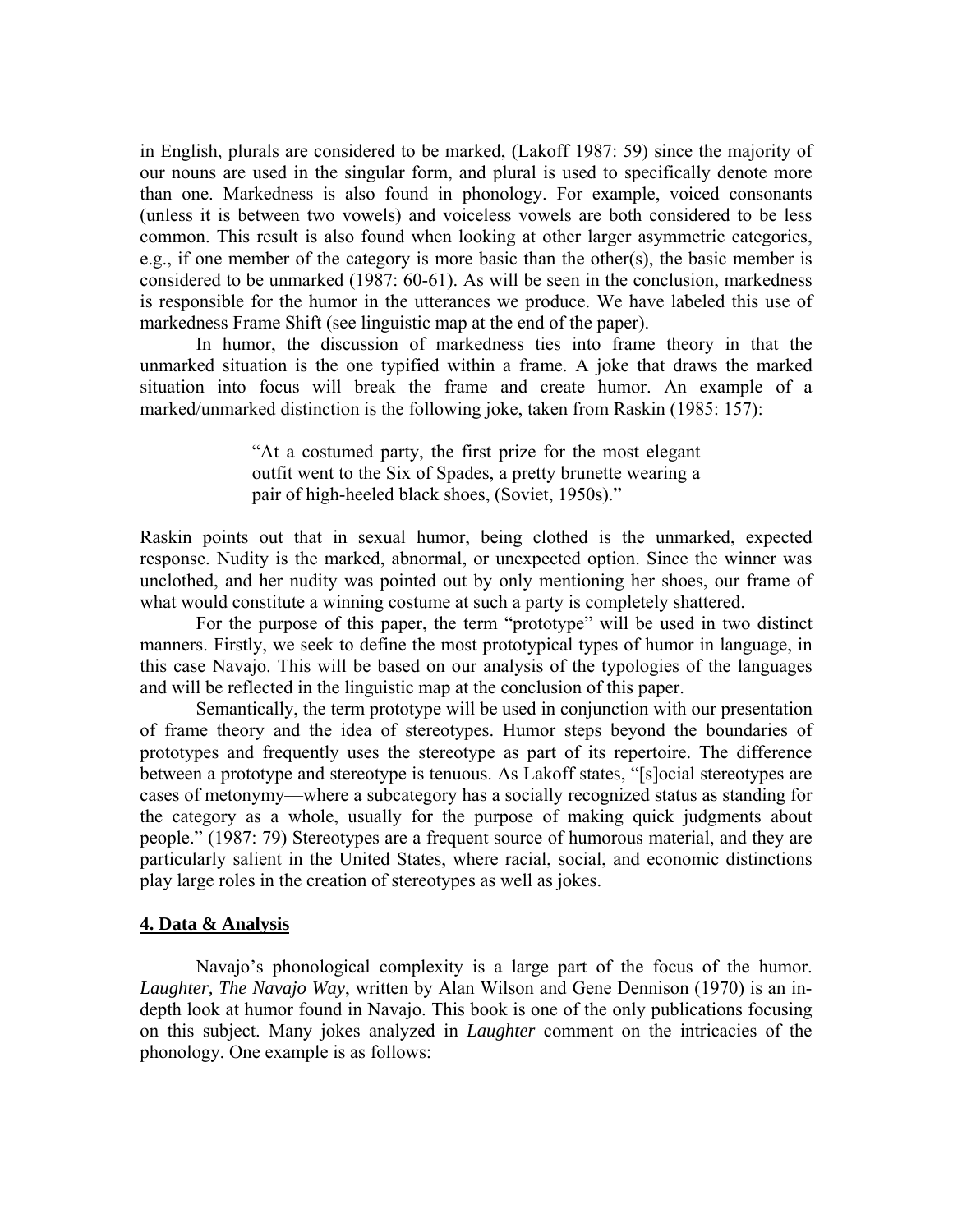### **(A) Wilson and Dennison (1970: 6)**

## Text

Ashkii yázhí léi' bimásání íílní jiní: "Shimásání éii, hahgoósh neeshch'íí' tahgóó nádínídzá?" "Yú-úh, shiyáázh ch'įditahgóó doo shini' da," ní jiní.

# Translation of Text

There was a little boy who said to his grandmother: "Grandma, when are you going back to gather pinions?" "Oh, I don't want to go to hell," she replied.

## Explanation of Text

A play on the two words *neeshch'íí'tah* (among the pinions) and *ch'*į*diitah* (among the evil spirits, hell) is intended. The explanation as Wilson and Dennison present it has many cultural and linguistic implications. The character of the grandmother represents several salient characteristics of Navajo culture. She is elderly and hard of hearing, as they explain, and creates a comical situation where the Navajo value of respect for the elders is juxtaposed with a situation where it is acceptable to laugh at the folly of one such elder, and it fulfills a hearer expectation of the elderly. The introduction of 'hell' as a frame creates humor because it is so distant from such a harmless activity as picking pinion nuts. The role of the child is to further the separation between the two notions, since children are hardly expected to ask their grandmothers if they wish to go to hell.

Our next example of a Navajo joke comes from natural discourse between two native Navajo speakers at the University of New Mexico. The joke was told spontaneously and we used Wilson and Dennison's format to analyze the joke. Here we present the transcribed speech, as well as an English translation and an explanation of the punchline.

## **(B) Joke told and transcribed by Jalon Begay and Melvatha Chee.**

## Text

Spkr One: Shąą ale'í shąą Nl'éí Ndaadí asdzaan shíí askii 'aahilni-jin Nléí' hooghan nimaz'oo dílyeed 'ashjááshíí doo' hastói' díkwii Ndaahaaztáá' shíí bi'doo'nééd, ('éísh sídintsáá'?-

Spkr Two: digha'

Spkr One:Ashikii yazhi shíí 'akóó'/hóó' nashwod-'aoo' naalwaod Nt'éé' 'ajiní jin "shímasání neeznaa lá'"

Both: (laughter)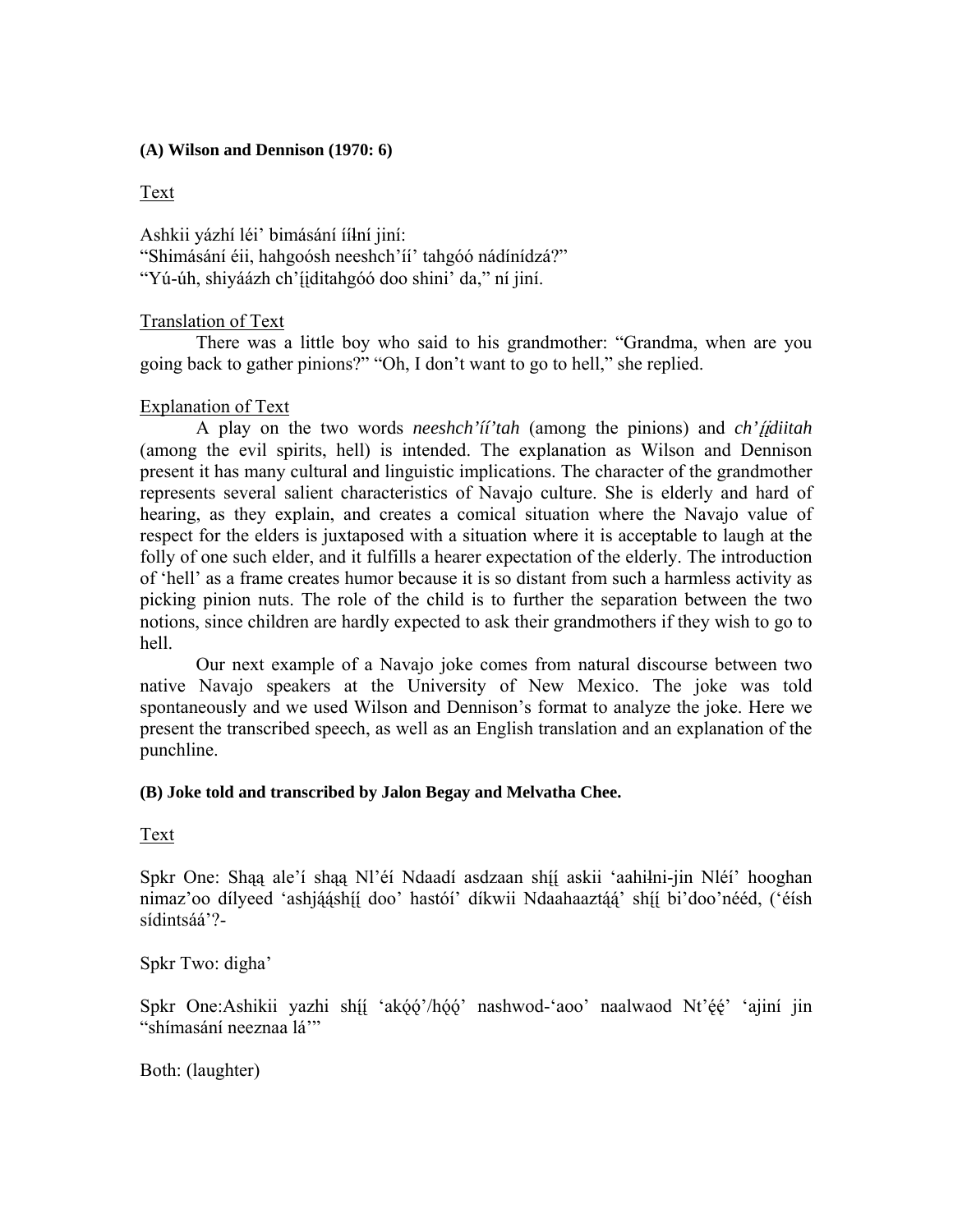Spkr Two: neeznaa lá'

Spkr One: neezna lá'…just neeznago. Da' masání 'aní jin (sound of surprise) shítsóí' haa'at'éélá 'oolyé' (laughter) Spkr Two: da' neezna'

Spkr One: da neezna' 'íís…

Spkr Two: da' dikwii nahaajezt'áá

Spkr One: neeznaa shij naahaajezt'aa'oo...

#### Translation of Text

At a ceremony, the grandma told the little boy, go run to the Hogan and see how many men are sitting over there.

So the little boy went over there and he checked and he came back and he goes, and in Navajo this sounds funny, "grandmother, there's ten of them over there."

And the grandma's like, "whoo!, what do you mean, they're dead?" (UNM, 11/22/05)

### Explanation of Text

This joke employs homophony like many other Navajo jokes. It falls under the category of word play like many of the jokes found in Wilson and Denninson. It also plays upon the misunderstanding of words by the elderly and hard of hearing. Unlike those jokes, this one does not present the opposition of the two words that sound very similar, *neeznaa* 'ten' and *neeznah* 'dead'. The two speakers laughed as soon as *neeznaa la* was spoken; it is possible that even though Speaker Two had not heard the joke previously, he already guessed the punchline that grandma would misunderstand this statement as *neeznah*, 'they are dead'. This is due to the shared information between the two speakers and the cultural understanding that many Navajo jokes take the form of word play and misunderstanding from homophony.

Another source of humor in Navajo comes from the well-known *yi-/bi-* inversion. When a third person singular subject is an animal or inanimate rather than a human being and that subject is acting on a human third person singular direct object, this situation is marked. It is the reversal of the usual, or prototypical, situation, in which a human being does the acting. This marked situation is indicated by the third person direct object prefix *bi-* rather than the unmarked *yi-*.

The following examples are from Gary Witherspoon's article "Language in Culture and Culture in Language" (1980):

| (i)  | at'ééd | tó      | yoodláá'        |
|------|--------|---------|-----------------|
|      | (girl) | (water) | $(it-it-drank)$ |
| (ii) | tó     | at'ééd  | boodláá'        |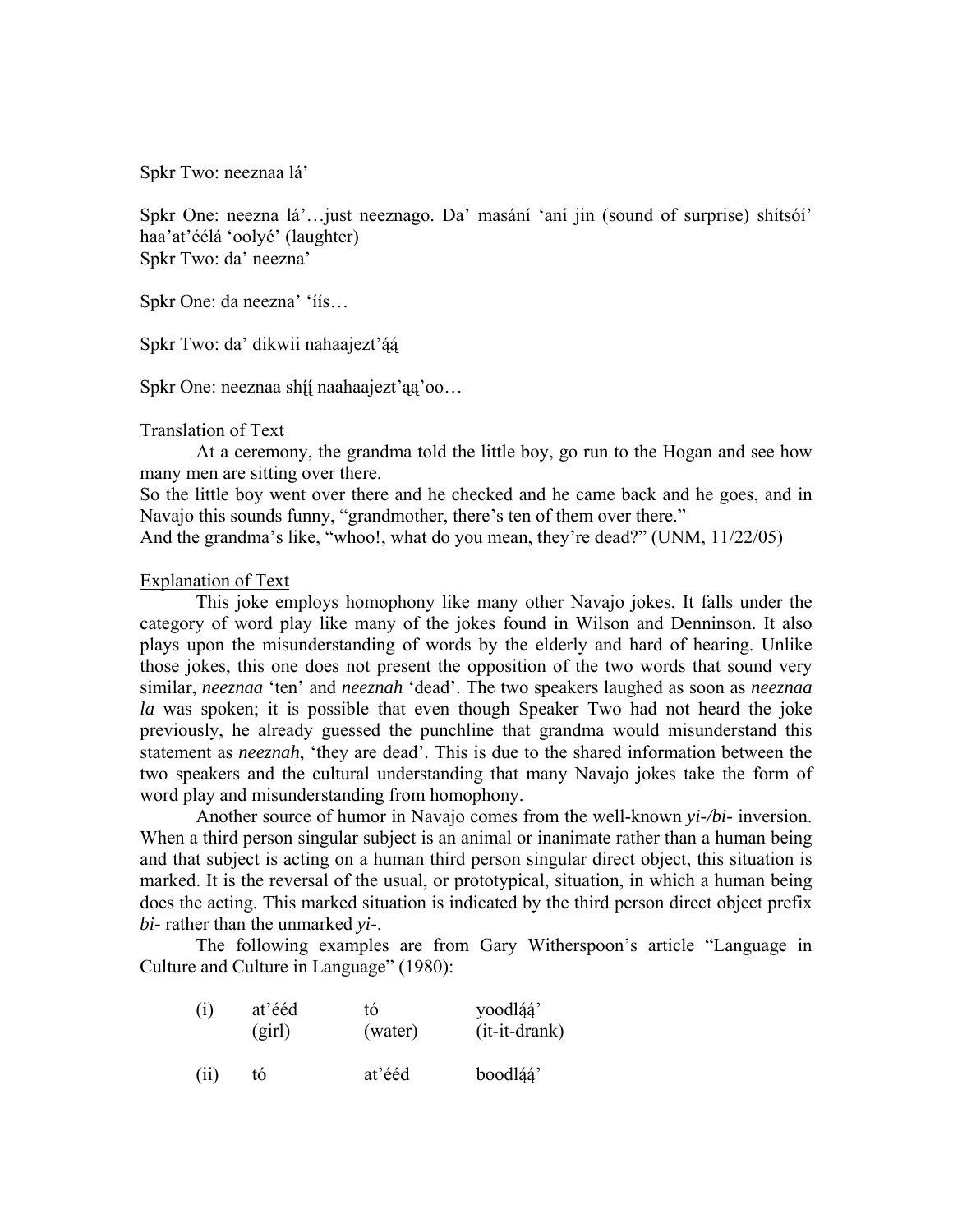| (water) | (girl) | $(it-it-drank)$ |
|---------|--------|-----------------|
|         |        |                 |

The first sentence says "The girl drank the water". This is a grammatically and culturally acceptable sentence, an unmarked grammatical construction. However, the second example is an attempt to say "The water was drunk by the girl" (still an unmarked construction in English). As Witherspoon goes on to say, "it is much more absurd to say that *the water was drunk by the girl*. Navajos laugh profusely when they hear a sentence like [this]…A better translation of the sentence would be *the water decided to let the girl drink it.* The syntax of this sentence attributes intelligence and intent to the water, a proposition which the Navajos find to be humorous and absurd" (1980: 10). Another example of the inversion necessary to prevent an absurd or incongruous frame from being created is evident in the next two sentences, taken from Witherspoon as well (Ibid: 5). The first is acceptable, the second is not:

| (111) | hastiin        | $\lim$         | bitzal         |
|-------|----------------|----------------|----------------|
|       | $(\text{man})$ | (horse)        | (it-it-kicked) |
| (iv)  | líí'           | hastiin        | yiztal         |
|       | (horse)        | $(\text{man})$ | (it-it-kicked) |

 The first sentence is translated as "The man was kicked by the horse". The second, theoretically, should be also. However, it is instead viewed as absurd in Navajo because:

> "[i]n the Navajo view of the world horses cannot take it upon themselves to kick men, for men are more intelligent than horses. Navajos would explain this by saying that it is not within the intellectual capabilities of the horse to conjure up a plan by which he decides that he does not like some man and decides that when that man comes near him the next time, he will give he man a swift kick. Navajos say the behavior of horses is more spontaneous than that and that they are not capable of long-range planning.

> The conclusion that we can draw from this is that if a man gets kicked by a horse, it is his own damn fault for not using the intelligence with which he was born." (1980: 9)

The intersection between language and culture, therefore, shows us what is marked and therefore funny, since it is unexpected and incongruous that water would decide to be drunk or the man would let himself get kicked by a horse. The frames conjured by such constructions are inconsistent with the real spaces of Fauconnier's, that which the hearer expects to find in the real world. Thus, the humor is created in a shift of expectation where the prototype in the original frame and the newly presented situation do not resemble each other.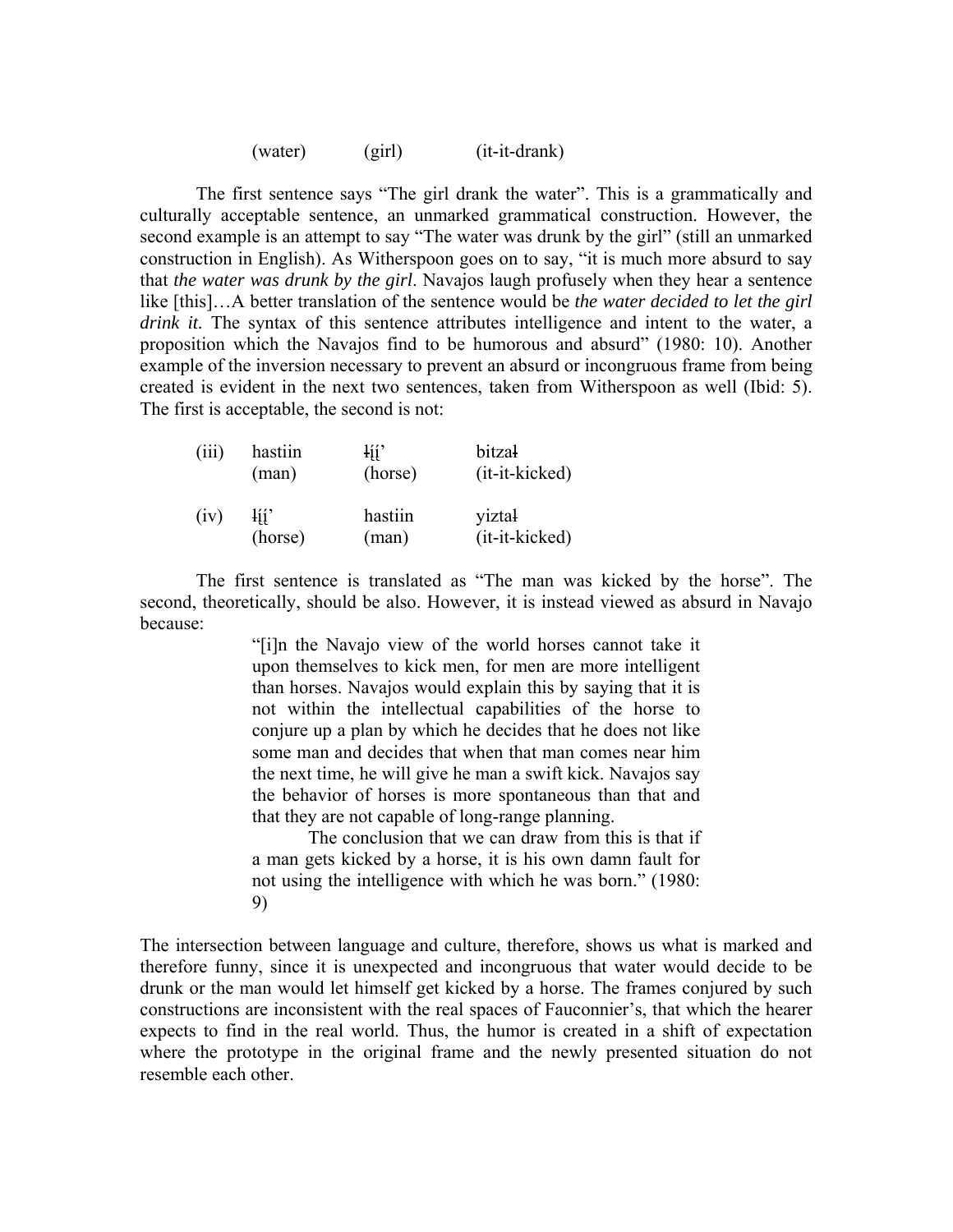#### **5. Conclusion**

Humor exists across all languages and cultures as an essential human characteristic. The need to express amusement and lightheartedness in life makes humor central to human interaction. Humor can be used as a marker of solidarity and bonding in specific social contexts. The endeavor of this project is to highlight the most outstanding characteristics of humor in the Navajo language. In doing so, we have outlined the most prototypical joke structures as well as the most salient linguistic characteristics of Navajo that are used and exploited in humor.

As a result of our analysis, we have created a linguistic map, based on the idea of the semantic map as used by many scholars (e.g., Haspelmath 2003). Since our analysis incorporates different levels of linguistic analysis, we have attempted to show through this diagram the overlapping qualities that humor shares across cultures. It should be noted that the original scope of this paper included American Sign Language (ASL), which is why it's part of the following linguistic map:



### **American Sign Language**

The idea of Frame Shift plays a central role in how hearers interpret an utterance. In analyzing both the form and the meaning of a construction, the hearer uses expectations as landmarks in a conversation. An important part of successful humor involves a certain amount of surprise. This is what hearers feel when the mental landmarks are not what he or she expected. A statement can unexpectedly shatter our frame, jolting our consciousness away from the norm and what is comfortable or deemed appropriate. The activation of this new frame creates a humorous juxtaposition between the newly created marked incongruity and the previously expected, unmarked outcome.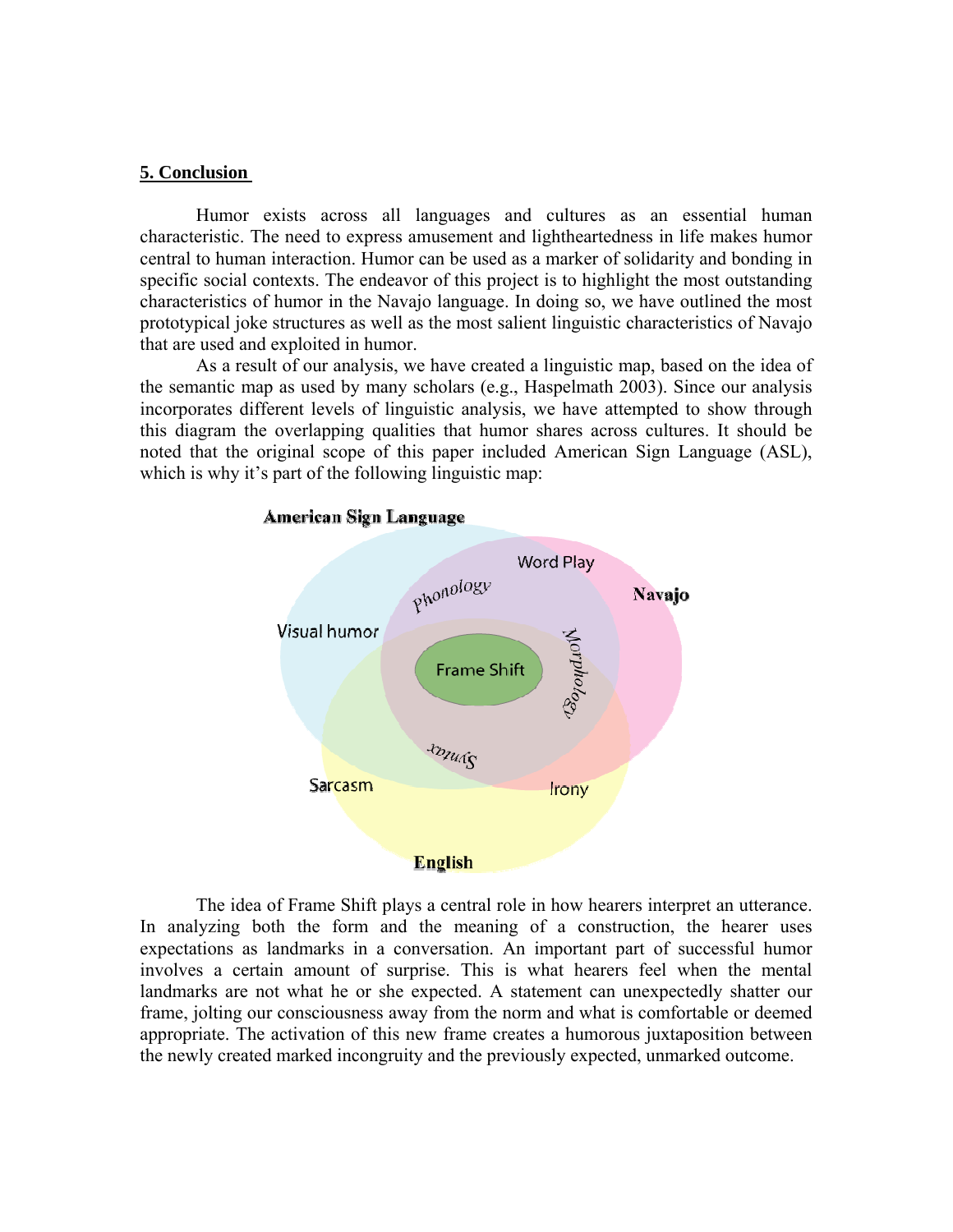The Navajo *yi-/bi-* inversion provides an example of how hearers form an expectation based on fundamental grammatical and cultural conventions. When these conventions are manipulated, in this case by switching the  $3<sup>rd</sup>$  person pronominals asymmetrically (and mismatching the agent and patient agreement roles), the mental landmark is moved, the frame contradicted, and the prototype challenged.

Our data suggests that styles of humor are largely dependent on the typologies of languages. ASL and Navajo are morphologically complex in comparison with English, leading to wordplay and puns being a more prototypical style of humor. In English, it is more common that the whole sentence becomes humorously marked than the individual morphemes or phonemes. The linguistic map should not be construed as complete or exclusive. For example, irony and sarcasm are more likely to be found in informal or situational humor, as is the case in Navajo, so Navajo should not be viewed as being devoid of these humor mechanisms. From our data, we conclude that word play is more humorous in Navajo and ASL than it is in English, where puns are more often the source of groans and moans. In ASL, visual humor is very prevalent because of the visual nature of the language and the use of iconic signs and classifiers. Visual humor exists in Navajo and English as well, but is not the primary channel for communicating the lighter side of life.

Culturally, we have seen several recurring themes in the jokes. Navajo culture holds close the ideal of respecting one's elders. Conversely, the jokes told create a humorous interpretation of one's elders and their shortcomings. Homophony and near homophony are mechanisms that work within the joke due to the poor hearing of the elderly protagonist. The comparison between what was actually said against what the elder heard creates the humorous incongruity, since they are often completely unrelated concepts. The concepts of death and hell as the ultimate crisis situation becomes the punchline when contrasted against daily life exercises such as gathering piñons and running errands for grandma. Other interesting characteristics of the jokes include the intergenerational commentary, which the grandmother or grandfather interacting with a child. This type of prototypical situation sheds light into the modes of transmission used in teaching children about their culture and language.

This paper represents only a brief linguistic analysis of humor in Navajo. There is much work to be done in the area of informal humor situations, since it requires the documentation of spontaneous conversation among native speakers. Future developments in this inquiry would use as much natural discourse as possible to continue to define, categorize and document humor as it occurs in our daily lives. Furthermore, investigations of humor can be used in ethnographic studies as a reference to salient cultural traits. In terms of an accurate theoretical framework for humor as a human phenomenon, there is still much to be agreed upon. Like many human faculties, it is a diffuse and flexible category that is inherently dependent on the context of the culture and society in which it occurs. However, there are generalities that can still be ascertained, which we hope to continue to explore through analyses such as these.

*With special thanks to Melissa Axelrod & Jay Williams.*